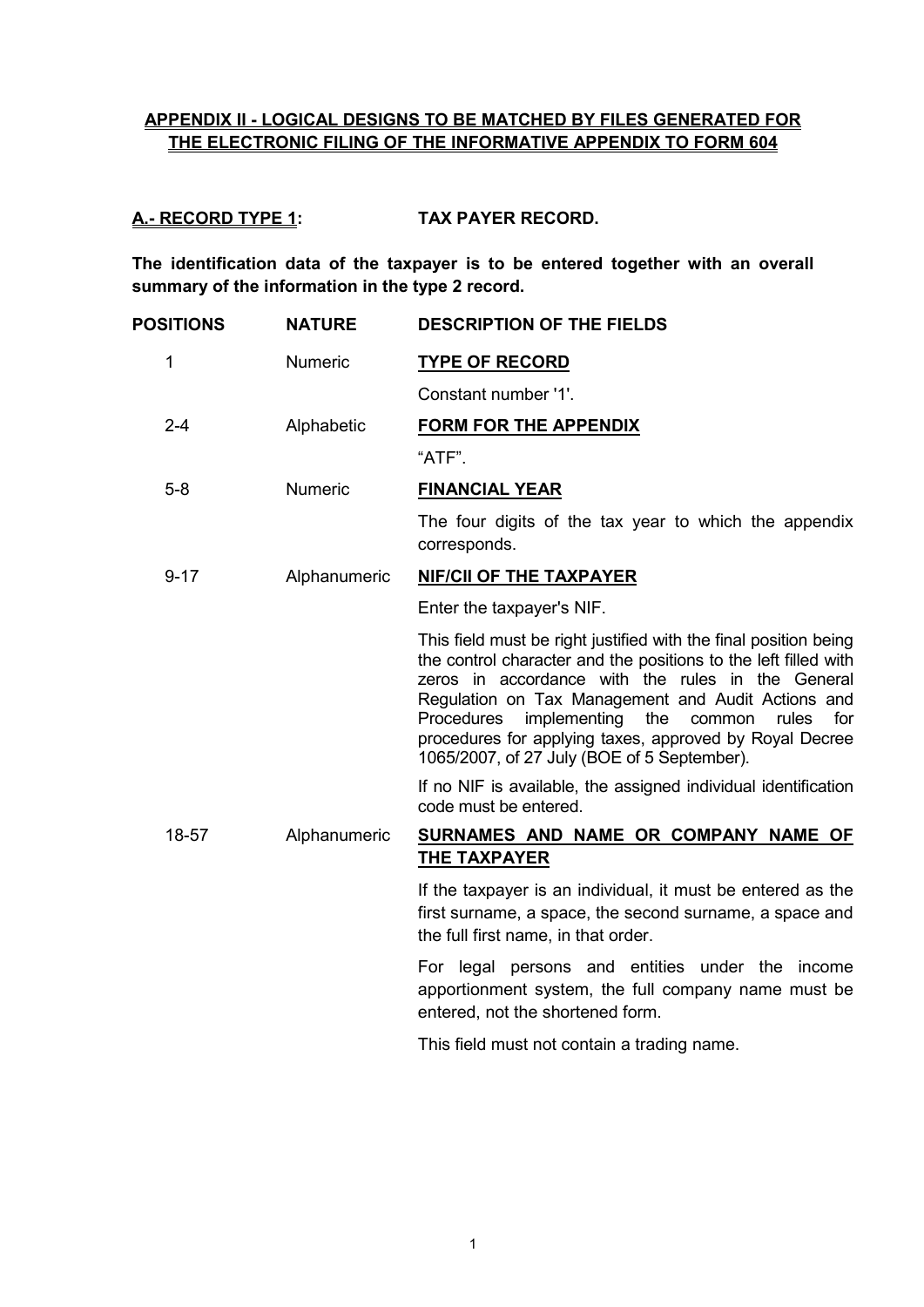|         | 58-107  | <b>Blank</b> | <b>BLANK</b>                                                                                                                                                                                                                                                                             |
|---------|---------|--------------|------------------------------------------------------------------------------------------------------------------------------------------------------------------------------------------------------------------------------------------------------------------------------------------|
|         |         |              | Enter blanks.                                                                                                                                                                                                                                                                            |
|         | 108-120 | Alphanumeric | <b>APPENDIX IDENTIFICATION NUMBER</b>                                                                                                                                                                                                                                                    |
|         |         |              | Enter the identification number for the appendix. It is a<br>sequential number of which the three first digits<br>correspond to the ATF code.                                                                                                                                            |
|         | 121-122 | Alphabetic   | <b>SUPPLEMENTARY OR REPLACEMENT APPENDIX</b>                                                                                                                                                                                                                                             |
|         |         |              | In the exceptional event of filing a second or subsequent<br>appendix, one of the following fields must be filled in:                                                                                                                                                                    |
|         |         |              | 121 <b>SUPPLEMENTARY APPENDIX</b> : A "C" must be<br>entered if the filing of this appendix is intended to include<br>records that should have been included in another<br>appendix filed earlier for the same financial year and<br>period but were completely omitted from the return. |
|         |         |              | 122 REPLACEMENT APPENDIX: An "S" must be<br>entered if the purpose of the filing is to cancel and<br>completely replace a previous appendix for the same<br>financial year and period. A replacement appendix can<br>only override one previous appendix.                                |
|         | 123-135 | Alphanumeric | <b>PREVIOUS APPENDIX IDENTIFICATION NUMBER</b>                                                                                                                                                                                                                                           |
|         |         |              | If a "C" was entered in the "Supplementary Appendix"<br>field or an "S" in the "Replacement Appendix" field, enter<br>the identification number corresponding to the appendix it<br>replaces or supplements.                                                                             |
|         |         |              | Alphanumeric field, up to 13 characters.                                                                                                                                                                                                                                                 |
|         |         |              | In all other cases, fill in with ZEROS.                                                                                                                                                                                                                                                  |
| 136-137 |         | Numeric      | <b>PERIOD</b>                                                                                                                                                                                                                                                                            |
|         |         |              | State the period to which the appendix corresponds.                                                                                                                                                                                                                                      |
|         |         |              | Enter the appropriate code from the following list:                                                                                                                                                                                                                                      |
|         |         |              | "01" - January                                                                                                                                                                                                                                                                           |
|         |         |              | "02" - February                                                                                                                                                                                                                                                                          |
|         |         |              | "03" - March                                                                                                                                                                                                                                                                             |
|         |         |              | "04" - April                                                                                                                                                                                                                                                                             |
|         |         |              | "05" - May                                                                                                                                                                                                                                                                               |
|         |         |              | "06" - June                                                                                                                                                                                                                                                                              |
|         |         |              | "07" - July                                                                                                                                                                                                                                                                              |
|         |         |              | "08" - August                                                                                                                                                                                                                                                                            |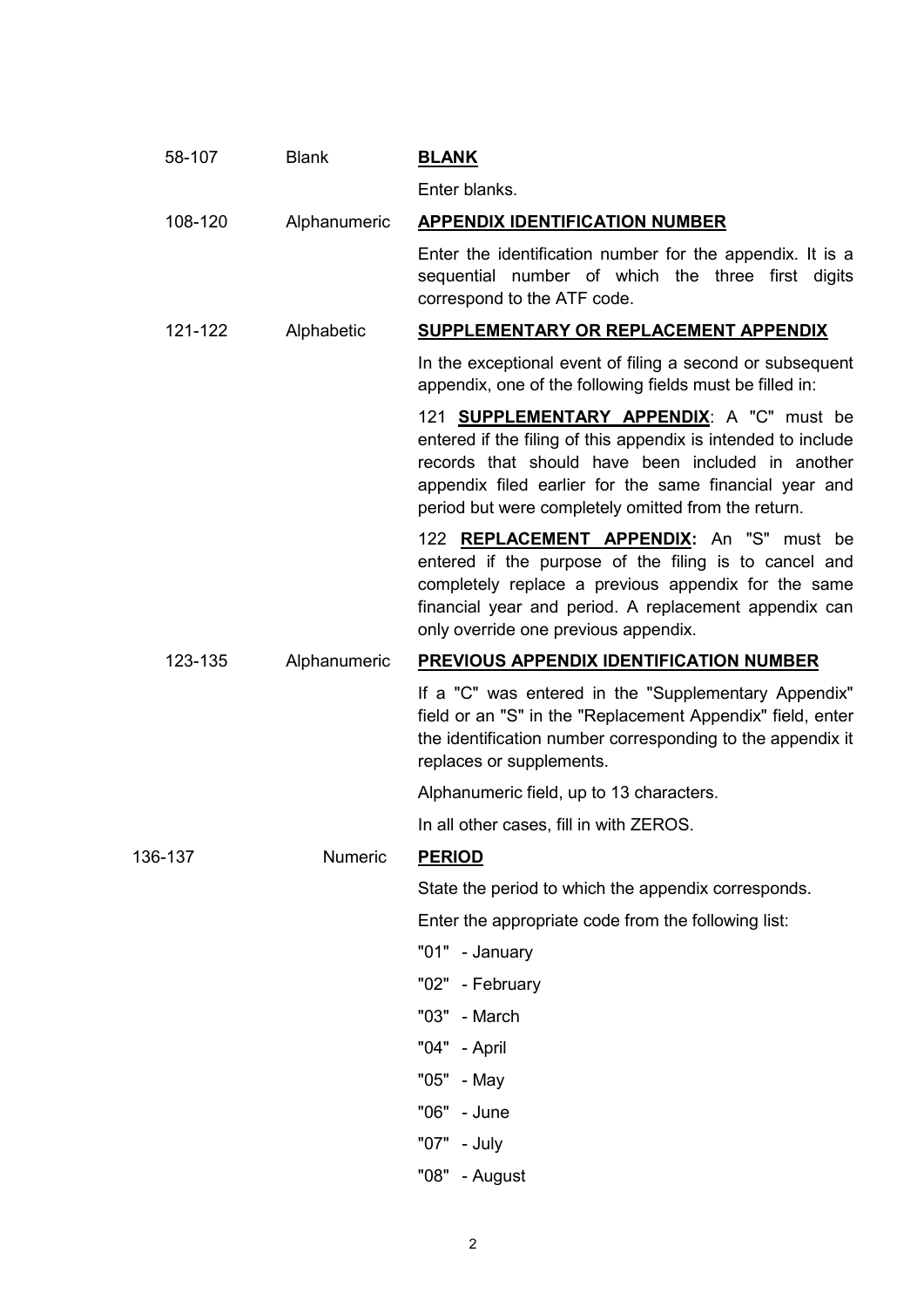| "09" | - September |
|------|-------------|
|------|-------------|

- "10" October
- "11" November
- "12" December

# 138-154 Numeric **TOTAL NUMBER OF TRANSACTIONS DECLARED**

Enter the total number of Type 2 records.

# 155-171 Numeric **TOTAL NUMBER OF NON-EXEMPT TAXABLE TRANSACTIONS INCLUDED IN THE APPENDIX**

Enter the number of Type 2 records in which the "Transaction type: non-exempt or exempt transaction" field is "S" (position 190 type 2 record) and the "Correction" field has no content.

(position 325 type 2 record)

# 172-189 Numeric **TOTAL TAXABLE BASE FOR THE NON-EXEMPT TAXABLE TRANSACTIONS INCLUDED IN THE APPENDIX**

Numeric field with 18 digits.

Without the sign or decimal point, enter the sum of the Taxable base field (positions 242-259 type 2 record) of all Type 2 records in which the "Transaction type: nonexempt or exempt transaction" field is "S "(position 190 type 2 record) and the "Correction" field has no content (position 325 type 2 record)

This field has two parts:

- 172-187 Integer part of the total taxable base for the non-exempt taxable transactions included in the appendix.

- 188-189 Decimal part of the total taxable base for the non-exempt taxable transactions included in the appendix.

## 190-207 Numeric **TOTAL LIABILITY FOR THE NON-EXEMPT TAXABLE TRANSACTIONS INCLUDED IN THE APPENDIX**

Numeric field with 18 digits.

Without the sign or decimal point, enter the sum of the "Tax liability arising from the transaction" (positions 291- 308 type 2 record) of all Type 2 records in which the "Transaction type: non-exempt or exempt transaction" field is "S" (position 190 type 2 record) and the "Correction" field has no content (position 325 type 2 record)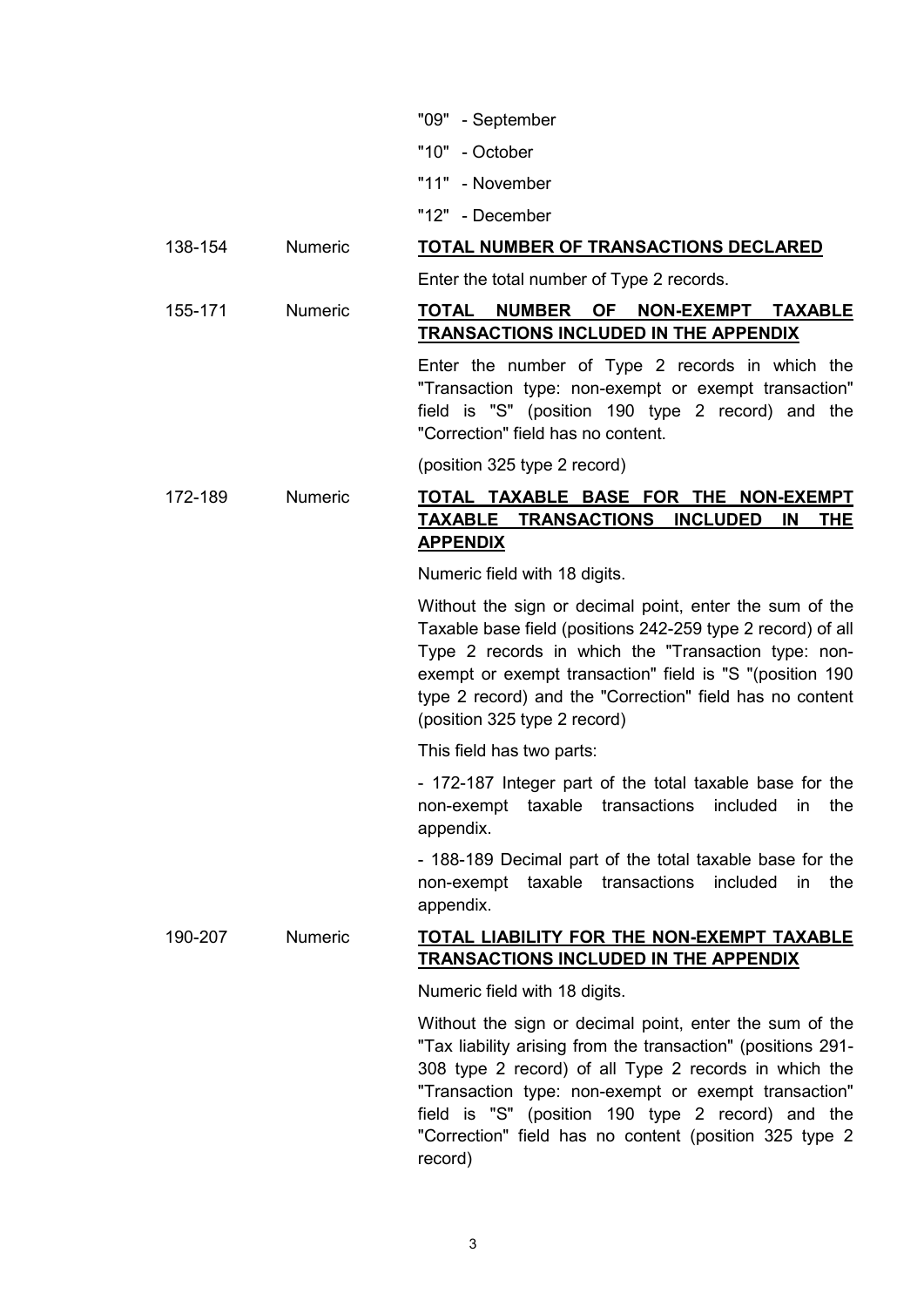This field has two parts:

- 190-205 Integer part of the total liability for the nonexempt taxable transactions included in the appendix.

- 206-207 Decimal part of the total liability for the nonexempt taxable transactions included in the appendix.

# 208-224 Numeric **TOTAL NUMBER OF EXEMPT TRANSACTIONS INCLUDED IN THE APPENDIX**

Enter the number of Type 2 records in which the "Transaction type: non-exempt or exempt transaction" field is "E" (position 190 type 2 record) and the "Correction" field has no content (position 325 type 2 record)

# 225-242 Numeric **TOTAL AMOUNT OF EXEMPT TRANSACTIONS INCLUDED IN THE APPENDIX**

Numeric field with 18 digits.

Without the sign or decimal point, enter the sum of the "Acquisition amount of taxable and exempt transactions" (positions 273-290 type 2 record) of all Type 2 records in which the "Transaction type: non-exempt or exempt transaction" field is "E" (position 190 type 2 record) and the "Correction" field has no content (position 325 type 2 record)

This field has two parts:

- 225-240 Integer part of the total amount of the exempt transactions included in the appendix.

- 241-242 Decimal part of the total amount of the exempt transactions included in the appendix.

387-405 corresponding to the type 2 record) of all Type 2

| 243-259             | <b>Numeric</b>                                          | <b>TOTAL NUMBER OF CORRECTIONS</b> |                                                             |  |            |
|---------------------|---------------------------------------------------------|------------------------------------|-------------------------------------------------------------|--|------------|
|                     |                                                         |                                    | Enter the number of Type 2 records in which the             |  |            |
|                     | "Corrections" field is "X" (position 325 type 2 record) |                                    |                                                             |  |            |
| 260-278             | Alphanumeric                                            |                                    | TOTAL TAXABLE BASE/AMOUNT OF                                |  | <b>THE</b> |
| <b>CORRECTIONS.</b> |                                                         |                                    |                                                             |  |            |
|                     |                                                         |                                    | Alphanumeric field with 19 characters.                      |  |            |
|                     |                                                         |                                    | Enter the sum of the amounts (with no decimal point) in     |  |            |
|                     |                                                         |                                    | the "Result of the T.B./amount correction) field (positions |  |            |

4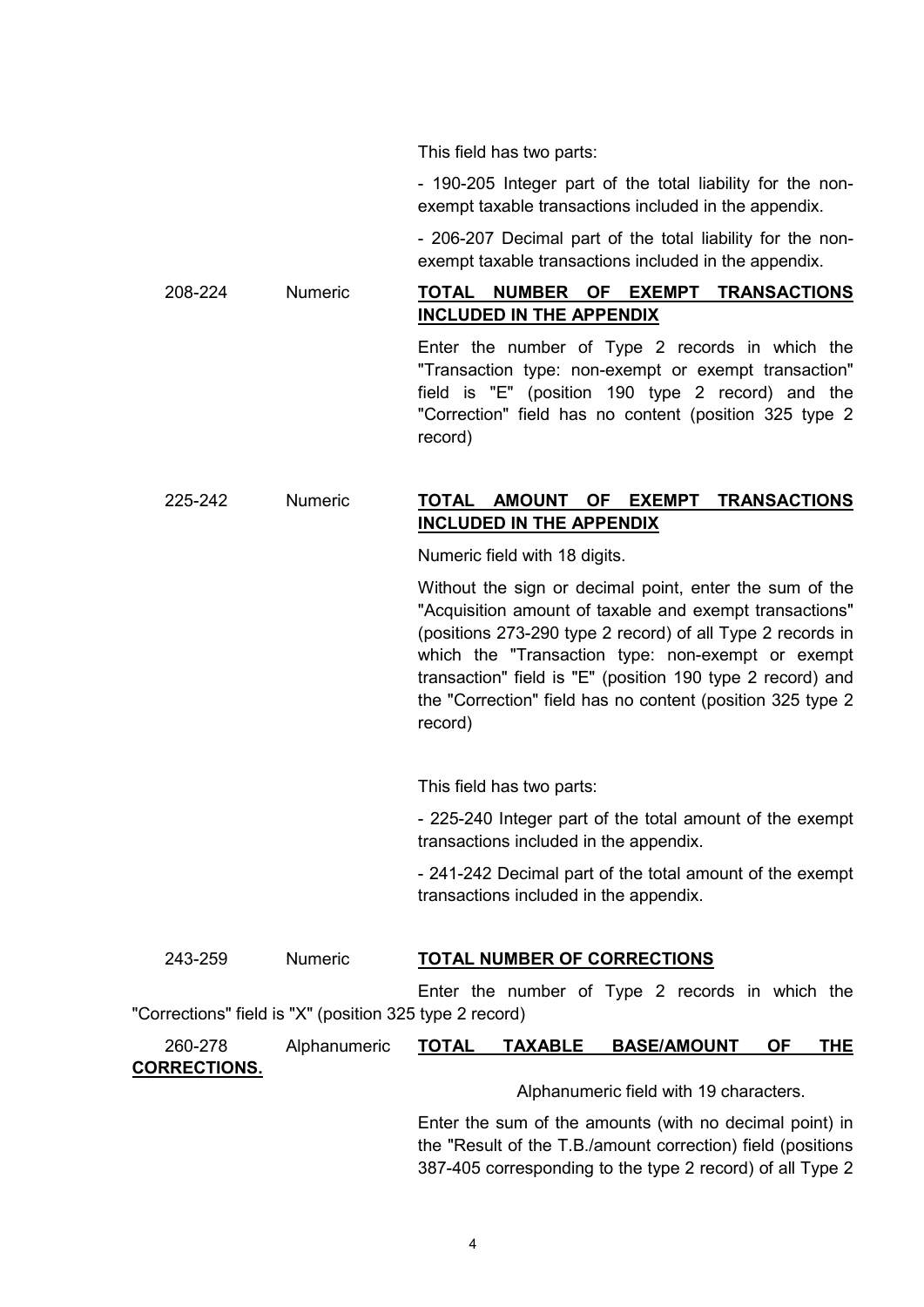records in which the "Corrections" field is "X" (position 325 Type 2 register).

This field is in two parts:

260: SIGN:

Alphabetic field to be filled in when the result of the transaction referred to above is less than 0 (zero); in this case, enter an "N". In all other cases, the field will be blank.

261-278 AMOUNT Numeric field with 18 digits. Enter the amount resulting from the transactions referred to above. This field has two parts:

- 261-276 Integer part of the total taxable base for the corrections.

- 277-278 Decimal part of the total taxable base for the corrections.

## 279-296 Alphanumeric **LIABILITY RESULTING FROM THE CORRECTIONS.**

Alphanumeric field with 18 characters.

 Enter the sum of the quantities (with no decimal point) shown in the AMOUNT OF THE CORRECTION (LIABILITY) fields (positions 368 to 386 corresponding to the type 2 record) of all Type 2 records in which the "Corrections" field is "X" (position 325 Type 2 record).

This field is in two parts:

## 279 SIGN:

Alphabetic field to be filled in when the result of the sum referred to above is less than 0 (zero); in this case, enter an "N". In all other cases, the content of the field will be a space.

280-296 AMOUNT Numeric field with 17 digits.

This field has two parts: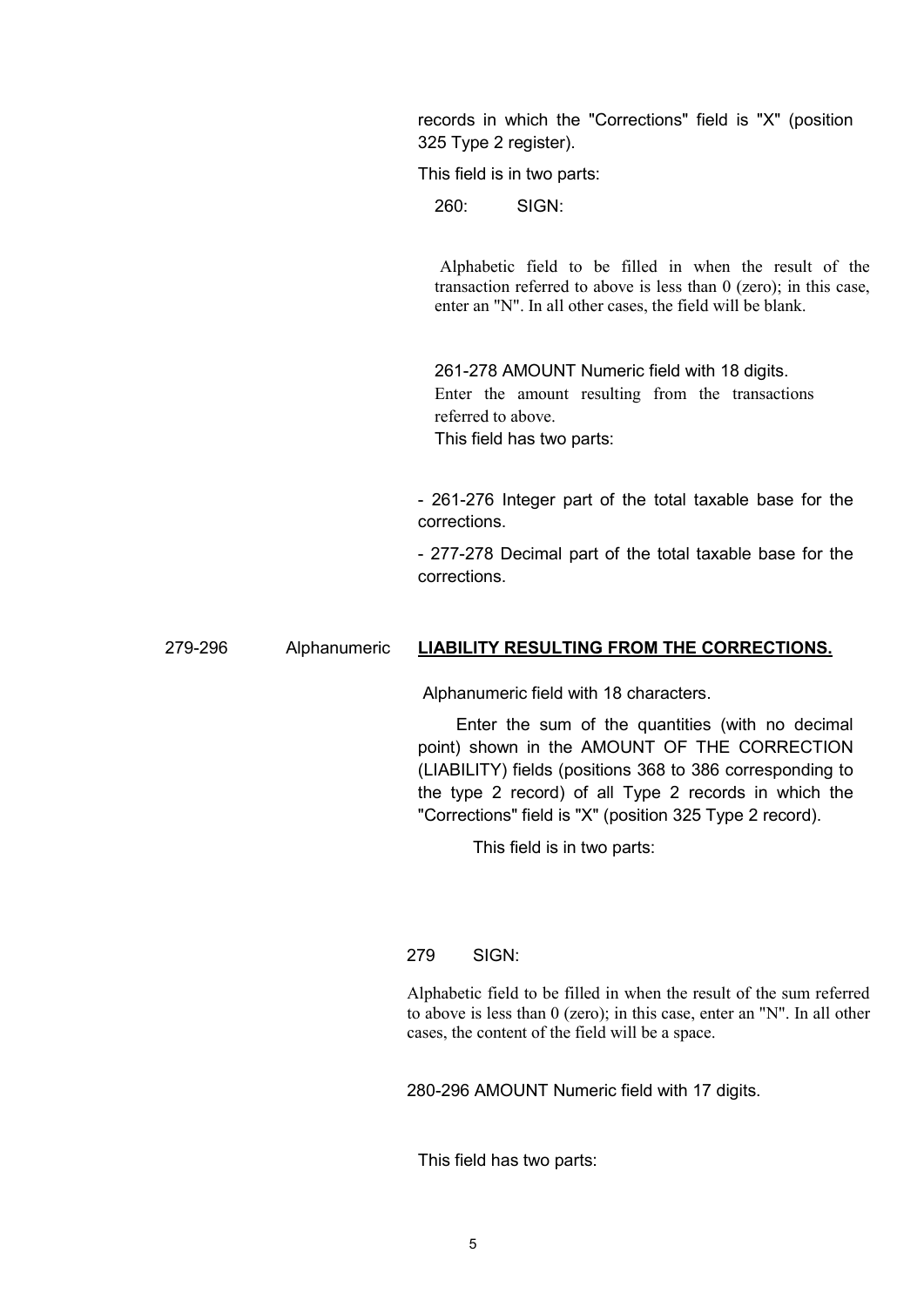- 280-294 Integer part of the liability resulting from the corrections.

- 295-296 Decimal part of the liability resulting from the corrections.

297 Alphabetic **THEORETICAL SETTLEMENT DATE OPTION** Enter an "X" in the first self-assessment filed for each calendar year if opting for the theoretical settlement date. In all other cases, this field is to be left blank. 298 Alphabetical **REVERSAL OF THE THEORETICAL SETTLEMENT DATE OPTION** Enter an "X" in the first self-assessment filed for each calendar year if the theoretical settlement date option is reversed.

299-500 Blank BLANK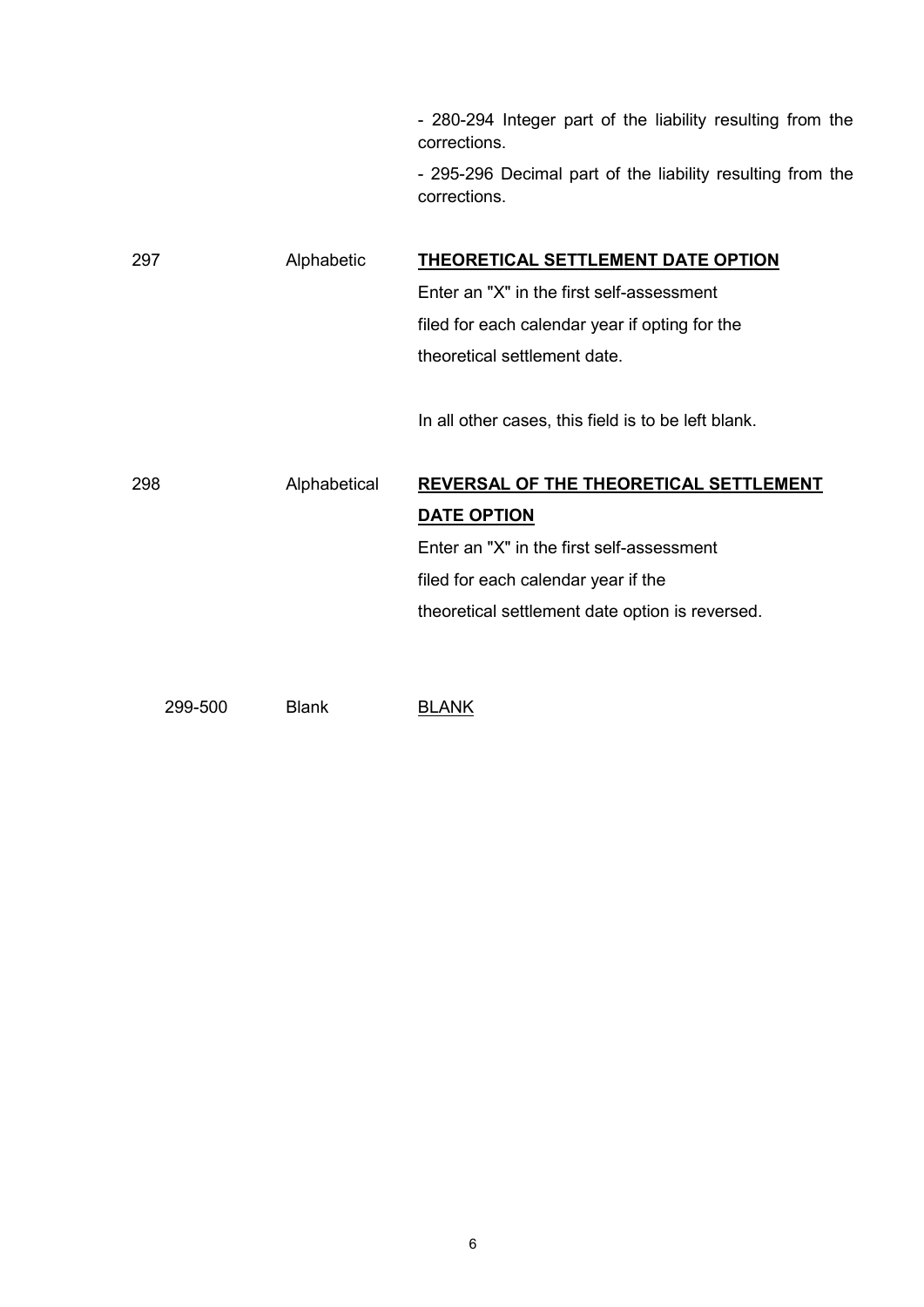# **TYPE 2 RECORD: RECORD OF TRANSACTIONS.**

**In the type 2 record, each transaction must be reported individually in accordance with the following criteria:**

| <b>POSITIONS</b> | <b>NATURE</b> | <b>DESCRIPTION OF THE FIELDS</b>                                                        |
|------------------|---------------|-----------------------------------------------------------------------------------------|
| 1                | Numeric       | <b>TYPE OF RECORD</b>                                                                   |
|                  |               | Numeric field with 1 digit                                                              |
|                  |               | Constant "2" (Two)                                                                      |
| $2 - 4$          | Alphabetic    | <b>FORM FOR THE APPENDIX</b>                                                            |
|                  |               | Alphabetic field with three characters.                                                 |
|                  |               | "ATF"                                                                                   |
| $5-8$            | Numeric       | <b>FINANCIAL YEAR</b>                                                                   |
|                  |               | The four digits of the tax year to which the appendix<br>corresponds.                   |
| $9 - 17$         | Alphanumeric  | NIF/C.I.I OF THE TAXPAYER                                                               |
|                  |               | Enter the taxpayer's NIF.                                                               |
|                  |               | Enter the same NIF as in these same positions (9-17) in<br>the type 1 record.           |
|                  |               | If no NIF is available, the assigned individual identification<br>code must be entered. |
| 18-75            | <b>Blank</b>  | <b>BLANK</b>                                                                            |
| 76-77            | Numeric       | <b>PERIOD</b>                                                                           |
|                  |               | State the period to which the appendix corresponds.                                     |
|                  |               | Enter the appropriate code from the following list:                                     |
|                  |               | "01" - January                                                                          |
|                  |               | "02" - February                                                                         |
|                  |               | "03" - March                                                                            |
|                  |               | "04" - April                                                                            |
|                  |               | "05" - May                                                                              |
|                  |               | "06" - June                                                                             |
|                  |               | "07" - July                                                                             |
|                  |               | "08" - August                                                                           |
|                  |               | "09" - September                                                                        |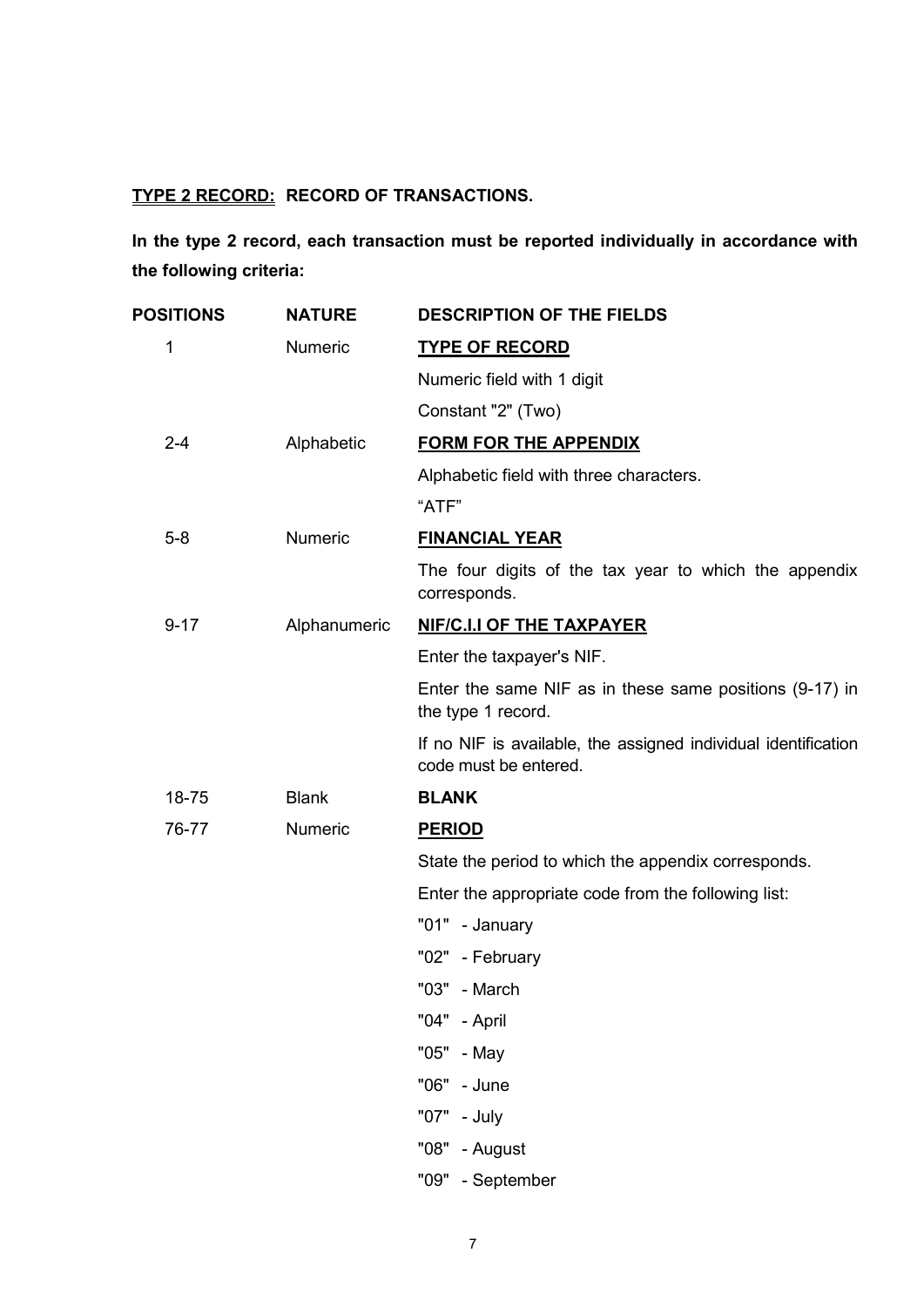|         |              | "10"<br>- October                                                                                                                                                     |
|---------|--------------|-----------------------------------------------------------------------------------------------------------------------------------------------------------------------|
|         |              | "11" - November                                                                                                                                                       |
|         |              | "12" - December                                                                                                                                                       |
| 78-113  | Alphanumeric | REFERENCE NUMBER OF THE TRANSACTION OR<br><b>UNIQUE IDENTIFIER</b>                                                                                                    |
|         |              | Enter the reference number of the transaction or the<br>unique identifier that allows the taxpayer to identify the<br>transaction reported and the settlement period. |
| 114     | Alphabetic   | PERSONAL OR THIRD-PARTY TRANSACTION                                                                                                                                   |
|         |              | Enter one of the following codes:                                                                                                                                     |
|         |              | $P$ : If this is a personal transaction by the taxpayer.                                                                                                              |
|         |              | A: If the transaction was made by the taxpayer for a third<br>party.                                                                                                  |
| 115     | Alphabetic   | <b>TYPE</b><br><b>OF</b><br><b>FILING:</b><br><b>THROUGH</b><br><b>CENTRAL</b><br>A<br><b>SECURITIES DEPOSITARY LOCATED IN SPAIN</b>                                  |
|         |              | If the filing takes place through a central securities<br>depository located in Spain, the manner in which the filing<br>is made must be identified.                  |
|         |              | For these purposes, enter one of the following codes:                                                                                                                 |
|         |              | That provided in Art. 3.a) of Royal Decree xx/xxxx, xx<br>А.<br>2020.                                                                                                 |
|         |              | That provided in Art. 3.b) of Royal Decree xx/xxxx, xx<br>В.<br>2020.                                                                                                 |
|         |              | С.<br>That provided in Art. 4.1.a) of Royal Decree xx/xxxx,<br>xx 2020.                                                                                               |
|         |              | That provided in Art. 4.1.b) of Royal Decree xx/xxxx,<br>xx 2020.                                                                                                     |
|         |              | That provided in Art. 4.1.c) of Royal Decree xx/xxxx,<br>Е.<br>xx 2020.                                                                                               |
|         |              | That provided in Art. 2.2 of Royal Decree xx/xxxx, xx<br>F.<br>2020.                                                                                                  |
| 116     | Alphabetic   | <b>FILING BY THE TAXPAYER</b>                                                                                                                                         |
|         |              | This field is to be filled in when the filing and deposit are<br>made by the taxpayer.                                                                                |
|         |              | When the filing and deposit are made by the taxpayer,<br>enter an "X". In all other cases, this field is to be left blank.                                            |
| 117-132 | Numeric      | <b>NUMBER OF SECURITIES ACQUIRED</b>                                                                                                                                  |
|         |              | Enter the number of securities acquired in the transaction<br>declared.                                                                                               |
| 133-144 | Alphanumeric | <b>ISIN CODE OF THE SECURITIES ACQUIRED</b>                                                                                                                           |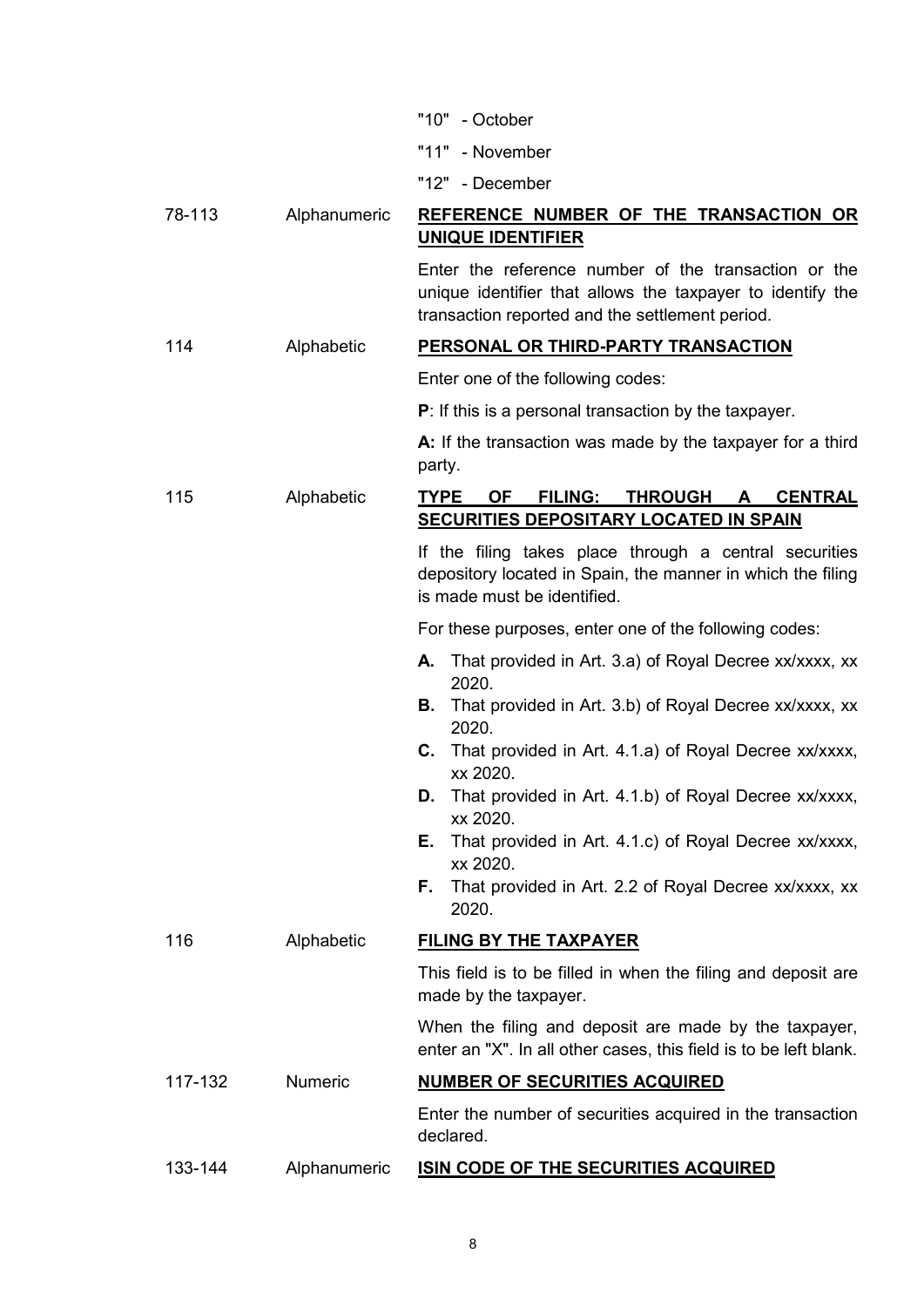Enter the ISIN identification code of the securities acquired.

| 145-153 | Alphanumeric   | <b>ISSUER NIF</b>                                                                                                                                                                                                                                                                                                   |  |  |
|---------|----------------|---------------------------------------------------------------------------------------------------------------------------------------------------------------------------------------------------------------------------------------------------------------------------------------------------------------------|--|--|
|         |                | Enter the NIF of the issuer of the securities.                                                                                                                                                                                                                                                                      |  |  |
| 154-173 | Alphanumeric   | <b>ISSUER LEI CODE</b>                                                                                                                                                                                                                                                                                              |  |  |
|         |                | Enter the LEI code of the issuer of the securities.                                                                                                                                                                                                                                                                 |  |  |
| 174-181 | <b>Numeric</b> | <b>SETTLEMENT / REGISTRATION DATE</b>                                                                                                                                                                                                                                                                               |  |  |
|         |                | Enter the theoretical settlement date if you exercised the<br>option for that date, or the record entry date if you did not<br>exercise the option.                                                                                                                                                                 |  |  |
|         |                | 174-177<br><b>Numeric</b><br>Year                                                                                                                                                                                                                                                                                   |  |  |
|         |                | 178-179<br><b>Numeric</b><br>Month                                                                                                                                                                                                                                                                                  |  |  |
|         |                | 180-181<br><b>Numeric</b><br>Day                                                                                                                                                                                                                                                                                    |  |  |
| 182-189 | <b>Numeric</b> | <b>EXECUTION DATE</b>                                                                                                                                                                                                                                                                                               |  |  |
|         |                | Execution date. Only to be entered if the rule for<br>determining the taxable base is that provided for in Art.<br>5.3. of the Tax Act.                                                                                                                                                                             |  |  |
|         |                | 182-185<br><b>Numeric</b><br>Year                                                                                                                                                                                                                                                                                   |  |  |
|         |                | 186-187<br><b>Numeric</b><br>Month                                                                                                                                                                                                                                                                                  |  |  |
|         |                | 188-189<br>Numeric<br>Day                                                                                                                                                                                                                                                                                           |  |  |
| 190     | Alphabetic     | EXEMPT OR NON-EXEMPT<br><b>TRANSACTION</b><br>TYPE:<br><b>TRANSACTION</b>                                                                                                                                                                                                                                           |  |  |
|         |                | Enter the transaction type using one of the following two<br>codes:                                                                                                                                                                                                                                                 |  |  |
|         |                | S: Non-exempt taxable transaction.                                                                                                                                                                                                                                                                                  |  |  |
|         |                | E: Exempt taxable transaction.                                                                                                                                                                                                                                                                                      |  |  |
| 191     | Alphabetic     | <b>METHODS OF DETERMINING THE TAXABLE BASE</b><br><b>FOR NON-EXEMPT TAXABLE TRANSACTIONS</b>                                                                                                                                                                                                                        |  |  |
|         |                | taxable<br>transactions,<br>the<br>For<br>non-exempt<br>enter<br>corresponding code using the method of determining the<br>taxable base provided for in Art. 5 of Law 5/2020, of 15<br>October, on the Tax on Financial Transactions:                                                                               |  |  |
|         |                | A: Enter this code when the taxable base consists of the<br>amount of the consideration, excluding the transaction<br>costs arising from market infrastructure prices, brokerage<br>commissions, and any other expenses associated with<br>the transaction. (Article 5.1 of the Financial Transactions<br>Tax Law). |  |  |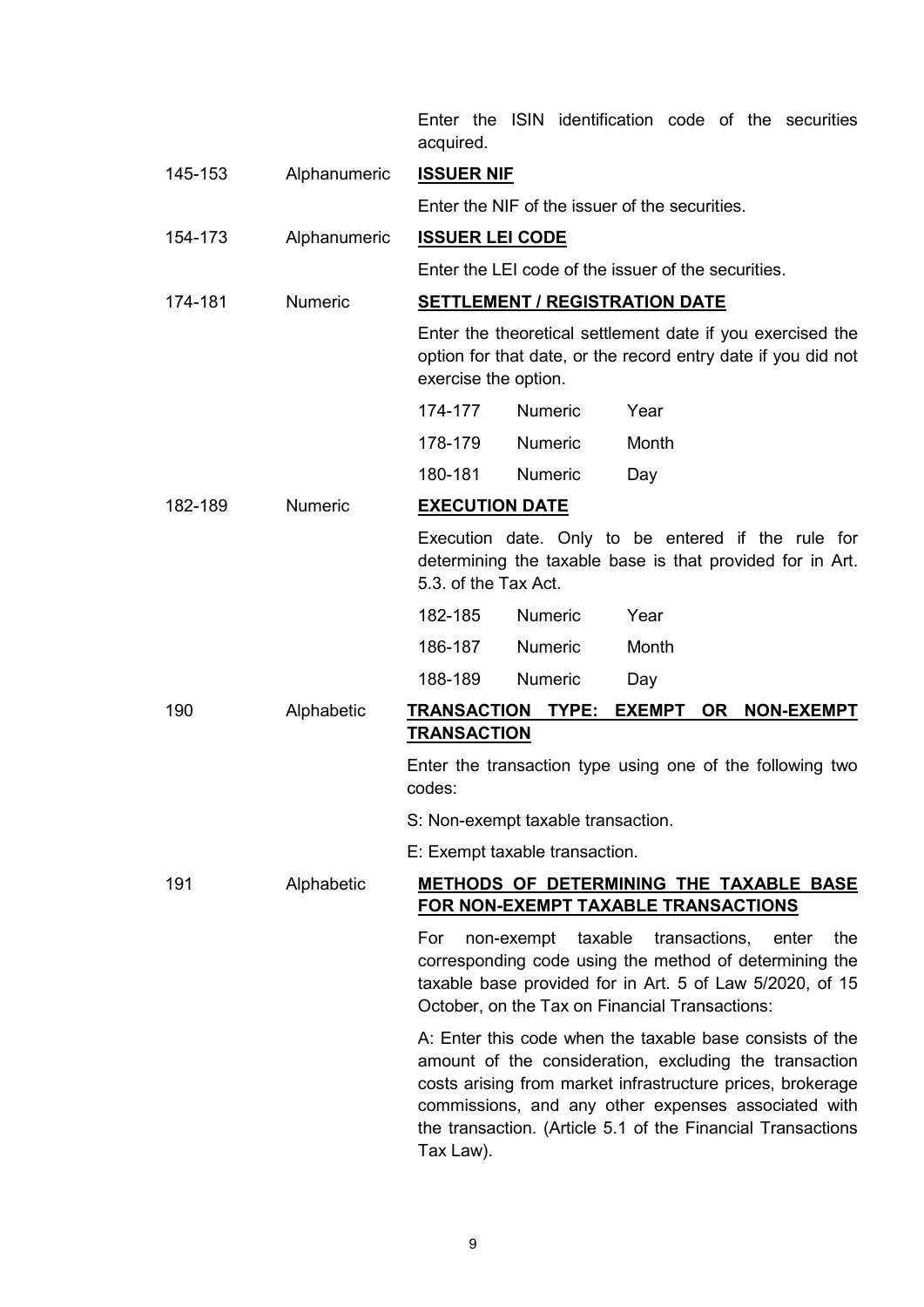B: Enter this code when the taxable base consists of the value corresponding to the close of the most relevant regulated market for the settlement of the security in question on the last trading day prior to the transaction. (Article 5.1 of the Financial Transactions Tax Law).

C: When the acquisition of securities comes from convertible or exchangeable bonds or obligations or from other marketable securities that give rise to the acquisition, the taxable base will be the value established in the issue document for these securities. (Article 5.2.a) of the Financial Transactions Tax Law).

D: When the acquisition comes from the execution or settlement of options or other derivative financial instruments that grant a right to acquire or transfer securities liable to tax, the taxable base will be the exercise price set in the contract. (Article 5.2.b) of the Financial Transactions Tax Law).

E: When the acquisition comes from a derivative instrument that constitutes a forward deal, the taxable base will be the agreed price, unless that derivative is traded on a regulated market, in which case the taxable base will be the delivery price that acquisition must have at maturity. (Article 5.2.c) of the Financial Transactions Tax Law).

F: When the acquisition comes from the settlement of a financial contract defined in paragraph four of Art. 2.1. of Order EHA/3537/2005, of 10 November, which implements Art. 27.4 of Law 24/1988, of 28 July, on the Stock Market; the taxable base will be the value corresponding to the closing of the most relevant regulated market for the liquidity of the security in question on the last trading day prior to the transaction. (Article 5.2.d) of the Financial Transactions Tax Law).

G: In the case of intra-day transactions provided for in Article 5.3 of the Financial Transactions Tax Law, the taxable base will be that established in this same Article for these cases.

### 192-207 Numeric **NUMBER OF SECURITIES TRANSMITTED**

This field only needs to be filled in when the "METHODS OF DETERMINING THE TAXABLE BASE FOR NON-EXEMPT TAXABLE TRANSACTIONS" field (position 191 Type 2 record) has the value "G".

In this field, enter the number of securities transmitted in the intraday transactions declared.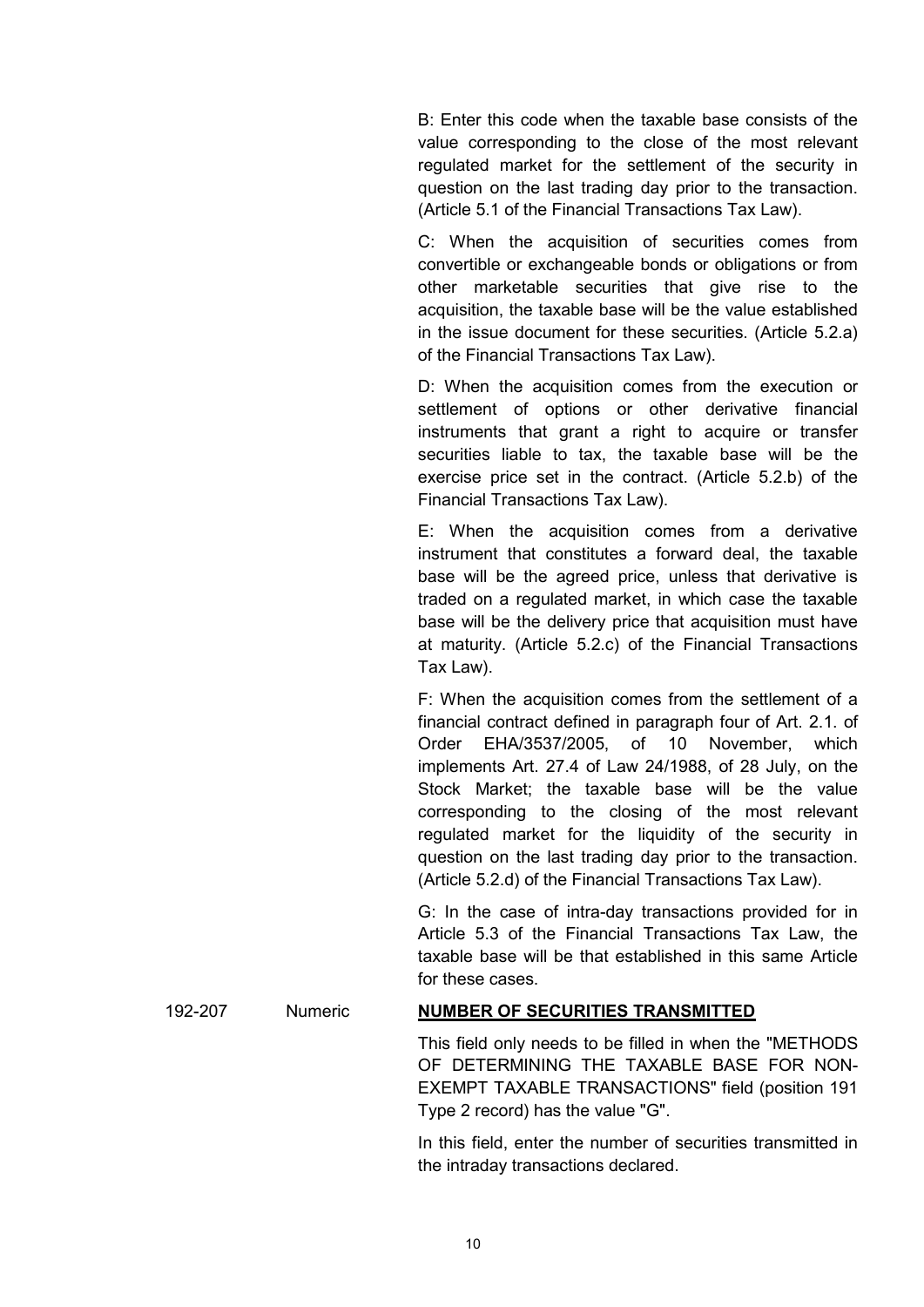| 208-223 | <b>Numeric</b> | <b>NET SECURITIES ACQUIRED</b>                                                                                                                                                                                                                                          |
|---------|----------------|-------------------------------------------------------------------------------------------------------------------------------------------------------------------------------------------------------------------------------------------------------------------------|
|         |                | This field only needs to be filled in when the "METHODS"<br>OF DETERMINING THE TAXABLE BASE FOR NON-<br><b>EXEMPT TAXABLE TRANSACTIONS" field (position 191</b><br>Type 2 record) has the value "G".                                                                    |
|         |                | Enter the difference between "NUMBER OF SECURITIES<br>ACQUIRED" (positions 117-132) and "NUMBER OF<br>SECURITIES TRANSMITTED" (positions 192-207).                                                                                                                      |
| 224-241 | <b>Numeric</b> | <b>TOTAL AMOUNT OF ACQUISITIONS</b>                                                                                                                                                                                                                                     |
|         |                | This field only needs to be filled in when the "METHODS<br>OF DETERMINING THE TAXABLE BASE FOR NON-<br>EXEMPT TAXABLE TRANSACTIONS" field (position 191<br>Type 2 record) has the value "G".                                                                            |
|         |                | Enter the amount of the acquisitions of the securities<br>acquired entered in positions (117-132).                                                                                                                                                                      |
|         |                | The amounts must be entered in EUROS.                                                                                                                                                                                                                                   |
|         |                | This field has two parts:                                                                                                                                                                                                                                               |
|         |                | 224-239 Integer part of the total amount of the<br>acquisitions. If none, enter zeros.                                                                                                                                                                                  |
|         |                | 240-241 Decimal part of the total amount of the<br>acquisitions. If none, enter zeros.                                                                                                                                                                                  |
| 242-259 | Numeric        | TAXABLE BASE OF THE DECLARED NON-EXEMPT<br><b>TAXABLE TRANSACTION</b>                                                                                                                                                                                                   |
|         |                | Enter the amount of the taxable base for the non-exempt<br>taxable transaction declared in accordance with the<br>appropriate method given in Art. 5 of the Tax on Financial<br>Transactions Act.                                                                       |
|         |                |                                                                                                                                                                                                                                                                         |
|         |                | The amounts must be entered in EUROS.                                                                                                                                                                                                                                   |
|         |                | This field has two parts:                                                                                                                                                                                                                                               |
|         |                | 242-257 Integer part of the taxable base amount. If none,<br>enter zeros.                                                                                                                                                                                               |
|         |                | 258-259 Decimal part of the taxable base amount. If<br>none, enter zeros.                                                                                                                                                                                               |
| 260-272 | Alphanumeric   | <b>APPLICABLE EXEMPTION EVENTS</b>                                                                                                                                                                                                                                      |
|         |                | For exempt taxable transactions, enter the exemption<br>event or events applicable to the transaction in<br>accordance with the provisions of Art. 3 of Law 5/2020, of<br>15 October, on the Tax on Financial Transactions, using<br>the following positions and codes: |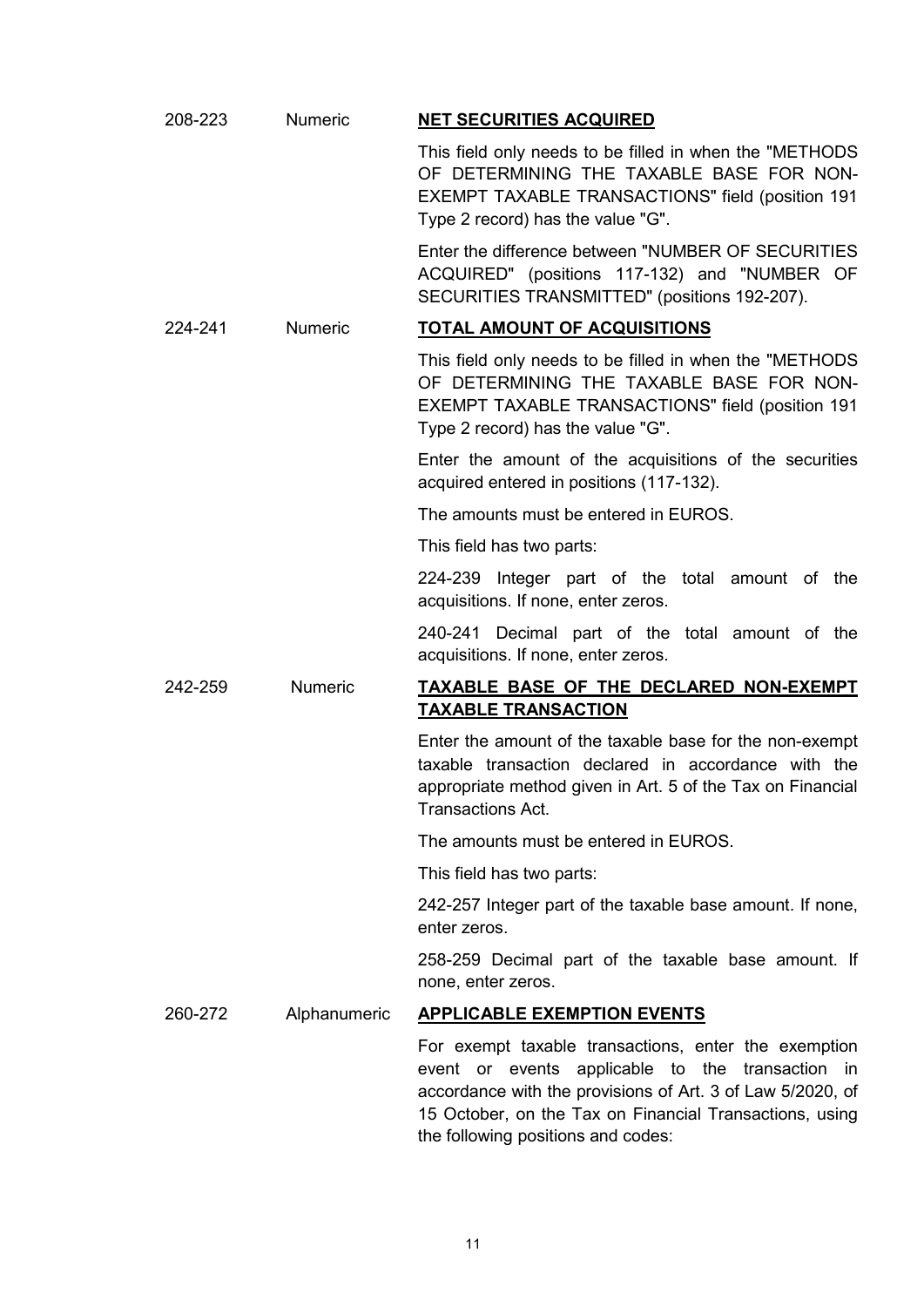260 Alphabetic A: exemption Article 3.1.a) of Law 5/2020, of 15 October, on the Tax on Financial Transactions. 261 Alphabetic B: exemption 3.1.b) of Law 5/2020, of 15 October, on the Tax on Financial Transactions. 262 Alphabetic C: exemption 3.1.c) of Law 5/2020, of 15 October, on the Tax on Financial **Transactions** 263 Alphabetic D: exemption 3.1.d) of Law 5/2020, of 15 October, on the Tax on Financial Transactions. 264 Alphabetic E: exemption 3.1.e) of Law 5/2020, of 15 October, on the Tax on Financial Transactions. 265 Alphabetic F: exemption 3.1.f) of Law 5/2020, of 15 October, on the Tax on Financial Transactions. 266 Alphabetic G: exemption Article 3.1.g) of Law 5/2020, of 15 October, on the Tax on Financial Transactions. 267 Alphabetic H: exemption 3.1.h) of Law 5/2020 of 15 October, on the Tax on Financial Transactions. 268 Alphabetic I: exemption 3.1.i) of Law 5/2020, of 15 October, on the Tax on Financial Transactions. 269 Alphabetic J: exemption 3.1.j) of Law 5/2020, of 15 October, on the Tax on Financial Transactions. 270 Alphabetic K: exemption 3.1.k) of Law 5/2020, of 15 October, on the Tax on Financial Transactions. 271 Alphabetic L: exemption Article 3.1.l) of Law 5/2020, of 15 October, on the Tax on Financial Transactions. 272 Alphabetic M: Other exemptions. When using this code, it is required to indicate the exemption applied in the "Description" field (positions 387-430 type 2 record).

## 273-290 Numeric **ACQUISITION AMOUNT OF EXEMPT TAXABLE TRANSACTIONS**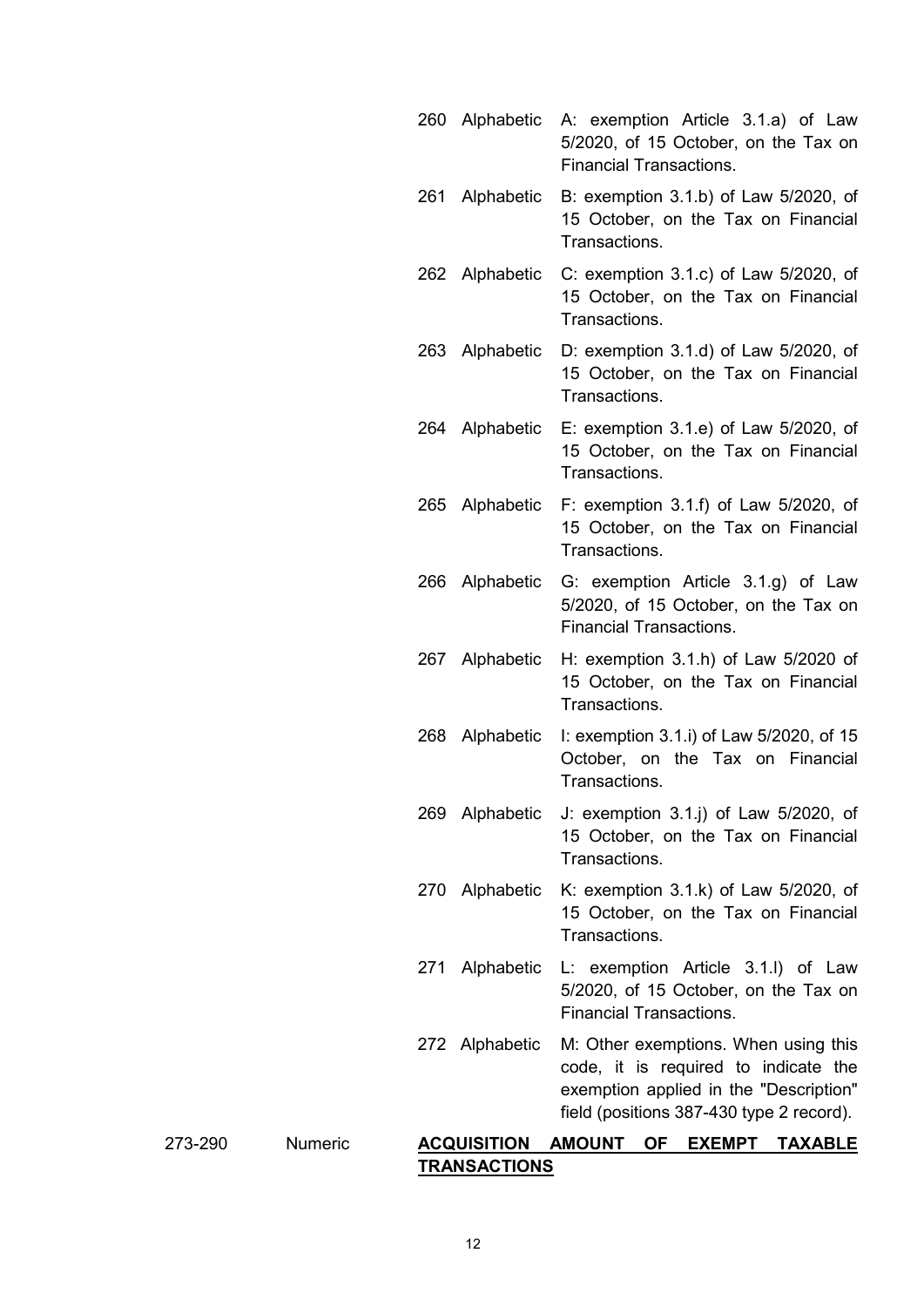|         |         | Enter the amount of the taxable base of the reported<br>exempt taxable transaction.                                                                                                                                                                                                             |
|---------|---------|-------------------------------------------------------------------------------------------------------------------------------------------------------------------------------------------------------------------------------------------------------------------------------------------------|
|         |         | Only to be filled in if the "Transaction type: exempt or non-<br>exempt transaction" field (position 190 type 2 record) is<br>"E".                                                                                                                                                              |
|         |         | The amounts must be entered in EUROS.                                                                                                                                                                                                                                                           |
|         |         | This field has two parts:                                                                                                                                                                                                                                                                       |
|         |         | 273-288 Integer part of the amount of the exempt taxable<br>transactions. If none, enter zeros.                                                                                                                                                                                                 |
|         |         | 289-290 Decimal part of the amount of the exempt<br>taxable transactions. If none, enter zeros.                                                                                                                                                                                                 |
| 291-308 | Numeric | <b>TAX</b><br><b>LIABILITY</b><br><b>RESULTING</b><br><b>FROM</b><br>THE<br><b>TRANSACTION DECLARED</b>                                                                                                                                                                                         |
|         |         | Enter the amount of the tax liability of the exempt taxable<br>transaction declared.                                                                                                                                                                                                            |
|         |         | Only to be completed it the "Transaction type: exempt or<br>non-exempt transaction" field (position 190 type 2 record)<br>is "S".                                                                                                                                                               |
|         |         | The amounts must be entered in EUROS.                                                                                                                                                                                                                                                           |
|         |         | This field has two parts:                                                                                                                                                                                                                                                                       |
|         |         | 291-306 Integer part of the tax instalment amount. If<br>none, enter zeros.                                                                                                                                                                                                                     |
|         |         | 307-308 Decimal part of the tax instalment amount. If<br>none, enter zeros.                                                                                                                                                                                                                     |
| 309-316 | Numeric | DATE OF COMMUNICATING THE INFORMATION TO<br><u>THE SCD</u>                                                                                                                                                                                                                                      |
|         |         | Enter the date on which the taxpayer communicated the<br>information established in Art. 5.2 of Royal Decree<br>xx/xxxx, of xx xx, implementing the procedure for the filing<br>and deposit of self-assessments for the Tax on Financial<br>Transactions, to the central securities depository. |
|         |         | <b>Numeric</b><br>Year<br>309-312                                                                                                                                                                                                                                                               |
|         |         | 313-314<br><b>Numeric</b><br>Month                                                                                                                                                                                                                                                              |
|         |         | 315-316<br><b>Numeric</b><br>Day                                                                                                                                                                                                                                                                |
| 317-324 | Numeric | <u>TAXPAYER'S PAYMENT DATE</u>                                                                                                                                                                                                                                                                  |
|         |         | Enter the date for the taxpayer's payment to the<br>participating entity in the central securities depository.                                                                                                                                                                                  |

13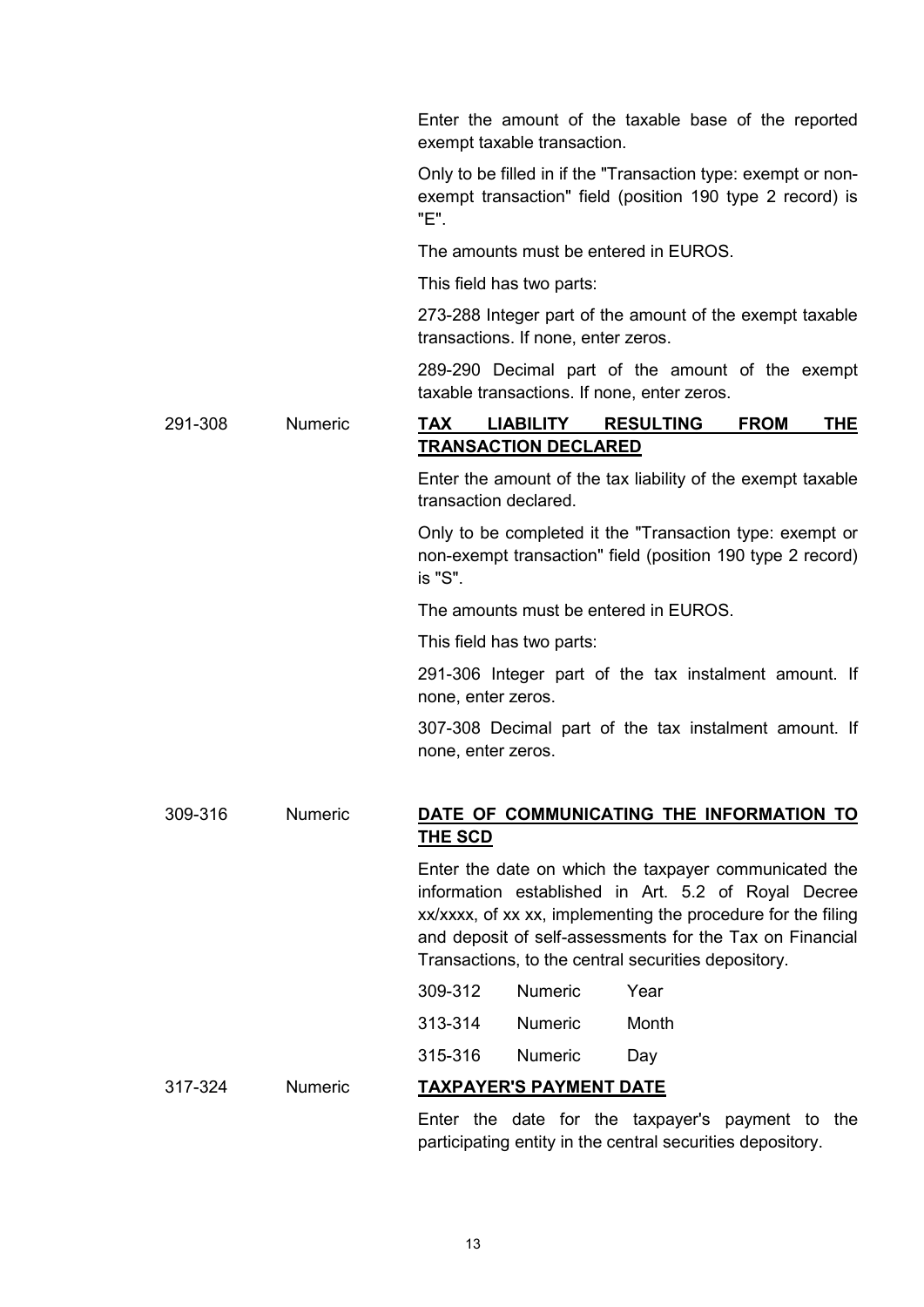Not to be completed if the taxpayer has the status of a participating entity in a central securities depository established in Spain.

| 317-320 | <b>Numeric</b> | Year  |
|---------|----------------|-------|
| 321-322 | Numeric        | Month |
| 323-324 | <b>Numeric</b> | Day   |

| 325                            | Alphabetic | <b>CORRECTION.</b>                                                                                                                   |
|--------------------------------|------------|--------------------------------------------------------------------------------------------------------------------------------------|
|                                |            | This field is to be filled in when the record corresponds to<br>a correction pursuant to Art. 9 of Royal Decree xx/2020, of xx 2020. |
|                                |            | When the record corresponds to a correction, enter an<br>"X". In all other cases, this field is to be left blank.                    |
| 326-329<br><u>TRANSACTION.</u> | Numeric    | <b>FINANCIAL</b><br><b>YEAR</b><br><b>OF</b><br><b>THE</b><br><b>CORRECTED</b>                                                       |
|                                |            | The four numbers of the fiscal year in which the<br>transaction to be corrected was filed.                                           |
| 330-331                        | Numeric    | PERIOD OF THE TRANSACTION TO BE CORRECTED.                                                                                           |
|                                |            | Enter the period in which the transaction to be corrected<br>was declared.                                                           |
|                                |            |                                                                                                                                      |
|                                |            | Enter the appropriate code from the following list:                                                                                  |
|                                |            | "01" - January                                                                                                                       |
|                                |            | "02" - February                                                                                                                      |
|                                |            | "03" - March                                                                                                                         |
|                                |            | "04" - April                                                                                                                         |
|                                |            | "05" - May                                                                                                                           |
|                                |            | "06" - June                                                                                                                          |
|                                |            | "07" - July                                                                                                                          |
|                                |            | "08" - August                                                                                                                        |
|                                |            | "09" - September                                                                                                                     |
|                                |            | "10" - October                                                                                                                       |
|                                |            | "11" - November                                                                                                                      |
|                                |            | "12" - December                                                                                                                      |
|                                |            |                                                                                                                                      |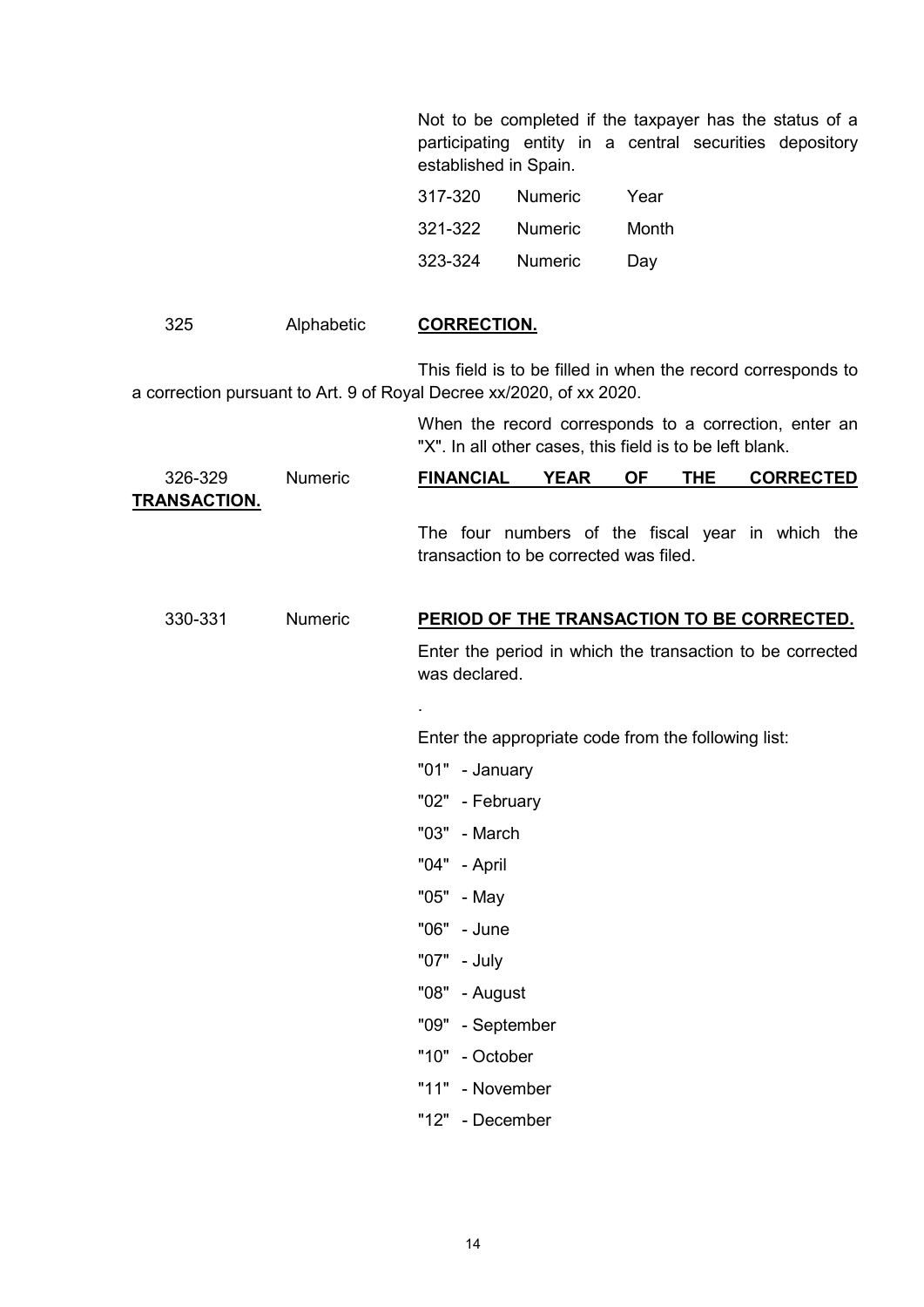# 332-349 Numeric **CORRECTED TB/CORRECTED AMOUNT.**

Enter the amount of the taxable base or the exempt transaction resulting from the correction in accordance with Article 9 of Royal Decree xx/2020, of xx.

The amounts must be entered in EUROS.

This field is in two parts:

332-347 Integer part of the amount of the corrected taxable base. If none, enter zeros.

348-349 Decimal part of the amount of the corrected taxable base. If none, enter zeros.

## 350-367 Numeric **CORRECTED TAX LIABILITY.**

Enter the amount of the tax liability resulting from the correction pursuant to Art. 9 of Royal Decree XX/2020, of xx.

The amounts must be entered in EUROS.

This field has two parts:

350-365 Integer part of the amount of the corrected tax liability. If none, enter zeros.

366-367 Decimal part of the amount of the corrected tax liability. If none, enter zeros.

## 368-386 Alphanumeric **AMOUNT OF THE CORRECTION. (LIABILITY)**

This field has two parts:

368 **SIGN:** alpha field. Enter an N when the amount of the correction is less than zero. In all other cases, the field is to be left blank.

### 369-386 **AMOUNT:** Numeric field with 18

digits.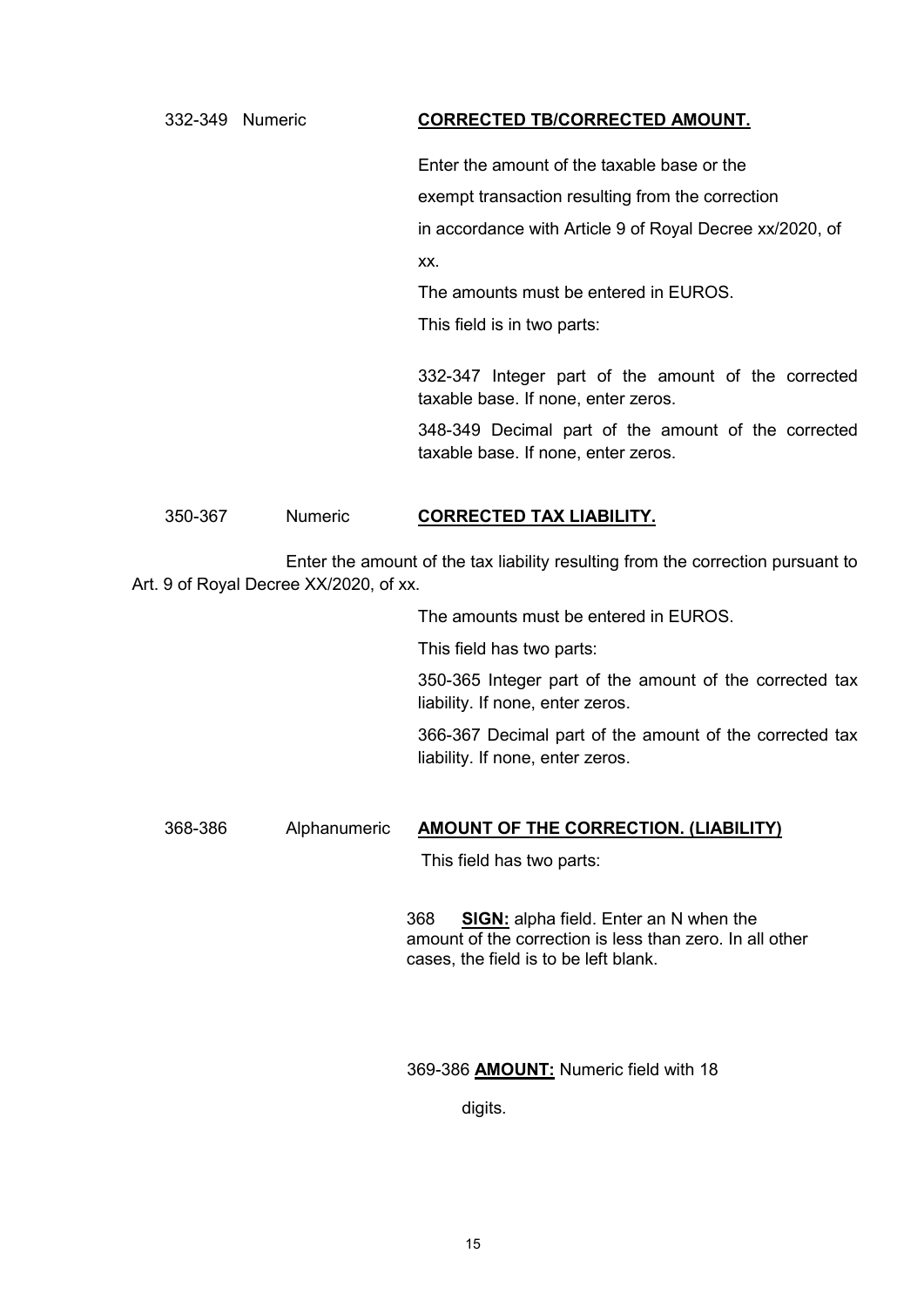Enter the difference between the "Corrected tax liability" field (positions 350-367 type 2 record) and the "Tax liability resulting from the transaction declared" field (positions 291-308 type 2 record). If none,

enter zeros.

The amounts must be entered in EUROS.

This field has two parts:

369-384 Integer part of the amount of the correction. If none, enter zeros.

385-386 Decimal part of the amount of the correction. If none, enter zeros.

# 387-405 Alphanumeric **RESULT OF THE CORRECTION (TB/AMOUNT)**

This field has two parts:

387 **SIGN:** alpha field. Enter an N when the amount of the correction is less than zero. In all other cases, the field is to be left blank.

## 388-405 **AMOUNT:** Numeric field with 18

digits.

Enter the difference between the

"Corrected TB/Corrected amount" field (positions 332-349

type 2 record) and the "TB of the declared non-exempt taxable transaction" field (positions 242-259 type 2 record). If none, it will show zeros.

The amounts must be entered in EUROS.

This field has two parts:

388-403 Integer part of the amount of the correction. If none, enter zeros.

404-405 Decimal part of the amount of the correction. If none, enter zeros.